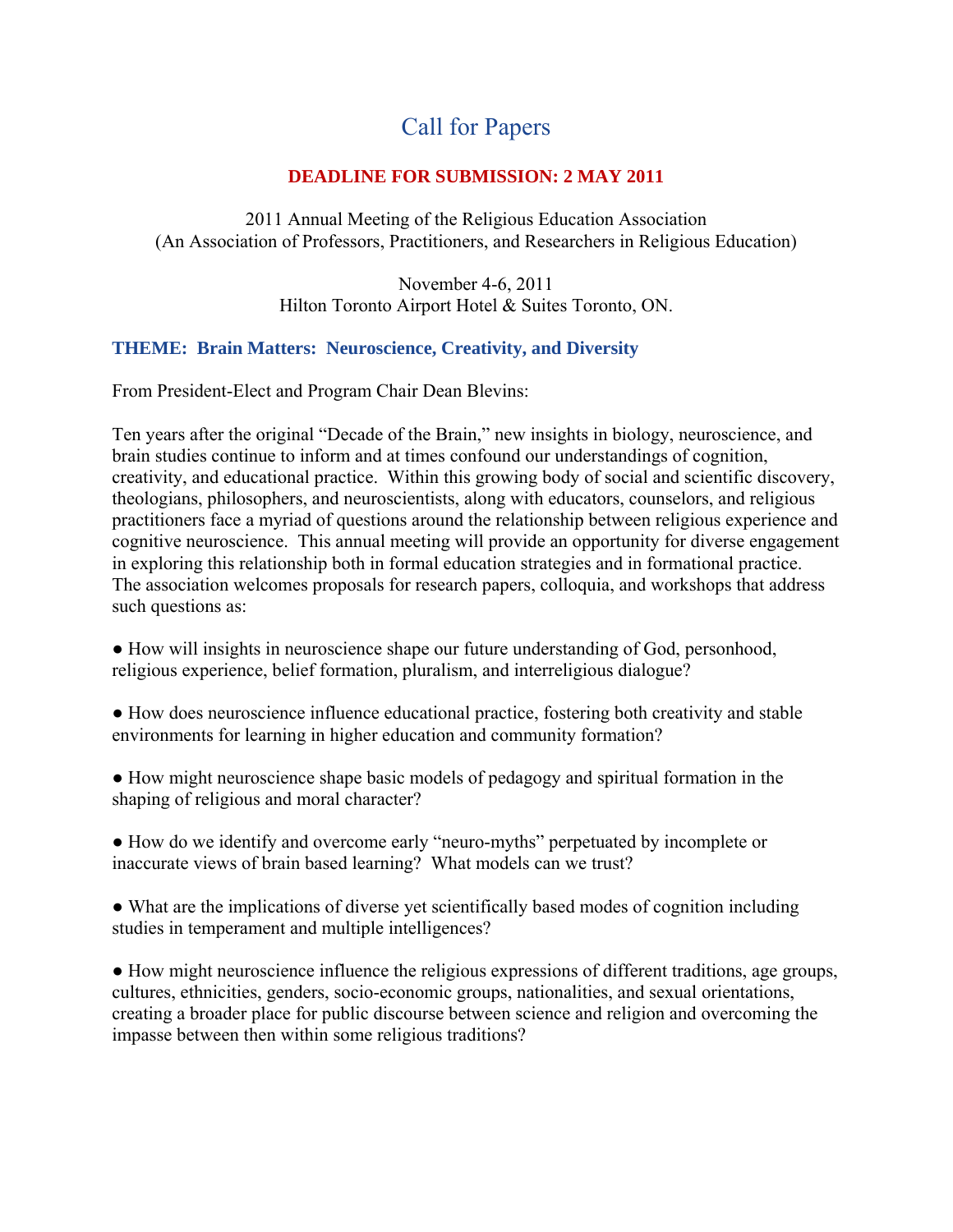## **Guidelines for Submitting Proposals**

### **Step 1: determine the type of proposal**

Once you have an idea of a topic that interests you, determine which type of proposal you wish to submit.

There are three types of presentations at the annual meeting.

**Research Interest Group (RIG**). A finished paper of publishable quality is presented and discussed among a group of conference participants. If your proposal is accepted, the final paper must be submitted by September 1st in order to be posted in the REA Annual Meeting Proceedings.

**Colloquium**. Emerging research, research-in-progress that may lead to a publishable paper, or current practices and programs is presented to and discussed among a group of conference participants. Since this format is less formal than the presentation of a paper, conference participants come to hear a presentation and then are led in discussion. While the early submission of an outline is encouraged, it is not necessary.

**Workshop**. A highly interactive session engaging conference participants in scholarly and practical resources or approaches supporting the multiple practices of religious education. These sessions are facilitated and led by the presenter. They may increase awareness or enhance performance of specific religious education practices. The contexts for these practices vary widely and may include faith communities, classrooms, or other settings. While the early submission of an outline is encouraged, it is not necessary.

### **Step 2: write your proposal**

The proposal begins with an approximately 150 word abstract. You then have an additional 1,000 words to make the case for your proposal.

- For RIG papers, include main points, methodology (e.g., literature-based, qualitative or quantitative research, historical, or insights from our community of practice), and a selected bibliography (e.g., two or three primary sources grounding your work).
- For colloquia, include main concepts/issues, methodology for addressing the topic, generally the sources grounding the presentation, and the status of the research at the time of the proposal.
- For workshops, include context, main concepts/issues, practice(s) being addressed, context of those practices (e.g., faith community, higher education, wider community, schools), outline of the workshop (sequence of topics and methods), resources presented and used.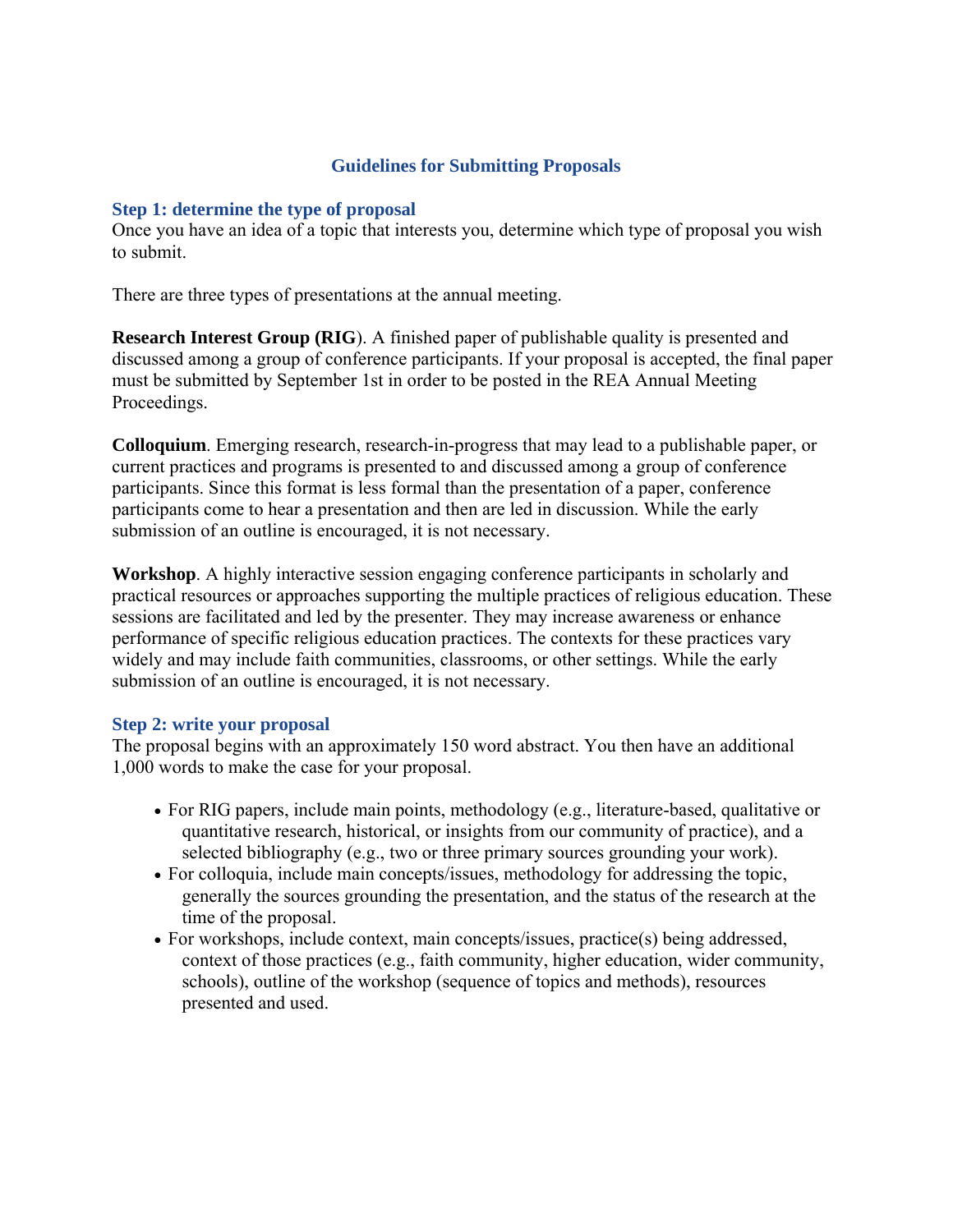### **Step 3: submit your proposal**

Proposals must be submitted by May 2, 2011. All proposals must be submitted through the REA web site. Proposals sent by other means will not be considered.

#### **Instructions for submitting online proposals through the REA web site**

- Go to http://www.religiouseducation.net/Events\_Calendar/Events.html
- Select 'Proposal Submission Form'
- This is the 2011 Annual Meeting Proposal Submission Form. On the first page you will be asked to input demographic information and hit the' Next' button. On the second page you will be asked to input information pertaining to your session and UPLOAD your proposal. It is important that you complete all applicable fields on this page , then upload your proposal AND hit the "submit" button.
- In order to ensure anonymity during the review process, please do not identify presenters, authors, or institution on the actual Word or Adobe PDF proposal document.
- After you have successful entered ALL required information on both pages AND uploaded your proposal you will receive a confirmation page. If you have any questions regarding the successful submission of your proposal you can contact Sybrina Atwaters at syatwat@gatech.edu
- **Note: If selected to present, presenters must have a current membership as well and register for the meeting.**
- For additional questions about Call for papers please contact Dr. Rodger Nishioka via email at NishiokaR@ctsnet.edu
- For technical questions regarding the online submission process please contact Sybrina Atwaters via email at  $s$ yatwat $@$ gatech.edu (Please note: attempts to submit proposals in any other format (such as email attachments) will not be accepted for review).

### **Step 4: wait for notification of acceptance**

Notification of your proposal's acceptance status to the Annual Meeting program will be sent by Monday, 6 June 2011.

Participation requirements at the Annual Meeting:

- You do not have to be a member of REA to submit a proposal. However, if selected to present, presenters must renew for upcoming membership year as well and register for the meeting.
- Persons may submit no more than two proposals in response to the Call for Papers.

### Audiovisual Requests:

.

The REA recognizes the importance of using digital equipment during presentations. However, a limited number of meeting rooms are supplied with LCD projector. No laptop computers will be provided by the event. Participants must bring their own laptop computer. We also encourage participants to bring or share a personal or departmental LCD projector to run any powerpoint presentations. Analog equipment such as overhead projectors, etc., are available to rent at the participant's cost. There is a place to note audiovisual needs in the proposal submission process.

Important Additional Information Regarding Research Interest Group Papers: